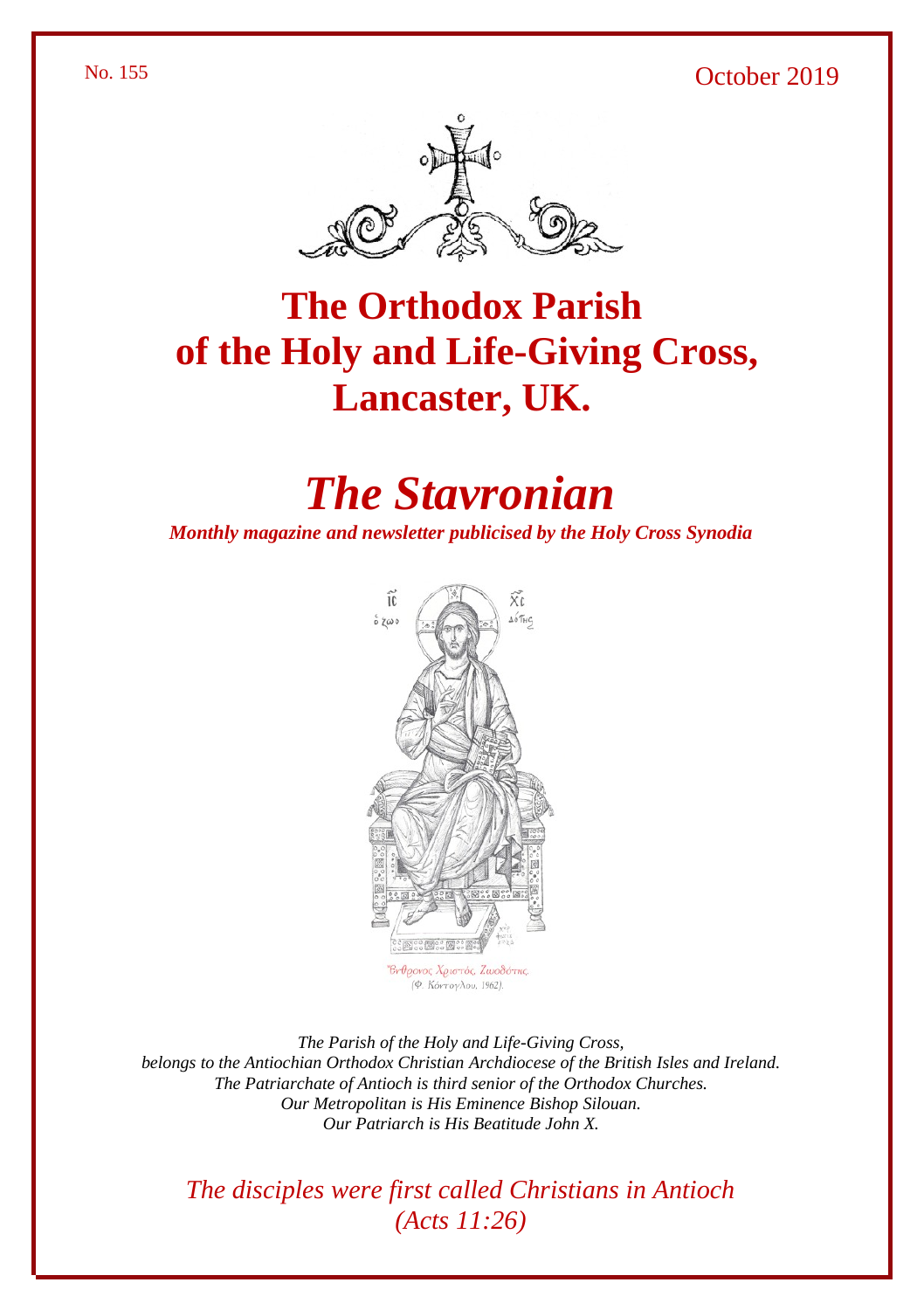## **THE MYSTERY OF SPIRITUAL SISTERHOOD AND BROTHERHOOD**

All the living stones of the Church are of such different shapes and colours, with so many odd angles and rough edges, that it seems impossible they should all fit together to form a house. But when this house is Christ's home and when He is the mortar, the stones fall into place, each different one in exactly the right place to form all together the Temple of the Lord.

In our own natural families, it is often so difficult to get on with every person and find our place, even when the bonds of affection and the flesh keep us together. We only need to look at Martha and Mary, natural sisters and sisters in Christ. Despite the closeness in flesh and spirit, they are not above being irritated with one another. Even the apostles had their falling out and their differences of opinion, as happens in Acts 15:39 when Paul and Barnabas disagree on whether John Mark should accompany them. "*Then the contention became so sharp that they parted from one another*". This dispute was later settled, but how difficult it is sometimes to find harmony within the church, how hard to accept and love people as they are! And yet, within our small parish and in our group of spiritual sisters, we have discovered that in praying together, differences become smaller and love grows. And the more we pray and read together, the more we need to nurture each other and build each other and the less it matters that we come from different places because we are all heading in the same direction. And what comfort it is to know that if you stumble and fall your spiritual sister who walks along the same path will help you up and give you her arm to carry on along the path.

And as sisters come and go in our community, another mystery is that even when divided by geographical distance, by an ocean or a continent, the spirit continues to remain in unity. How beautiful is the story of St. Herbert and St. Cuthbert who were "soul friends". Although St. Herbert lived on an isolated island Derwentwater, in Cumbria and St. Cuthbert lived in Lindisfarne monastery in Northumberland, their spiritual bond was of the strongest.

Such was the love between these two holy men that the Lord granted their petition to depart this world at the same time and both Saints, separated by geographical miles were united in repose on the  $20<sup>th</sup>$  March 687.

The great mystery of spiritual sisterhood and brotherhood is that all differences of temperament, diversions of opinion, each and every person's foibles and peculiarities which separate us, the difference of culture, upbringing and status, present in our daily dealings with one another, even physical distance, are all swept away by the Holy Spirit in prayer and love, leaving behind only unity and peace. All the sisters and brothers in a church become one in Christ when they pray together and partake in the Holy Mysteries.

*Martha and Mary*

### **HUBRIS, INDIFFERENCE AND DESPAIR**

Three of the main tricks of the evil one is first, that he tries to swell us with pride, second that he tries to fill us with despair and thirdly to instill in us a sense of indifference; all of which we must resist steadfast in the faith with hope in Christ. To follow Christ is to actively keep his commands and statutes. Our guide is the all Holy Spirit, the Holy scriptures, the doctrines of Holy Church, the teachings of our holy Fathers, the wise words of a spiritual father; they all instruct us on how we should live our Christian life. It is so easy to follow our own inclination, to espouse a particular emphasis or ideology, to revel in our own independence from God and to avoid or escape His authority. In brief, to follow our own will, not His. Human ingenuity and technology is good and God given but it must possess a moral and spiritual authority for our salvation which is found in Christ.

In the Greek myth of Icarus, his father Daedalus in an attempt to escape from the Labyrinth in Crete constructs wings from feathers and wax for them both. Icarus' father warns his son of complacency and of hubris asking that he neither fly too high or too low, so the sun would not melt the wax and the salt water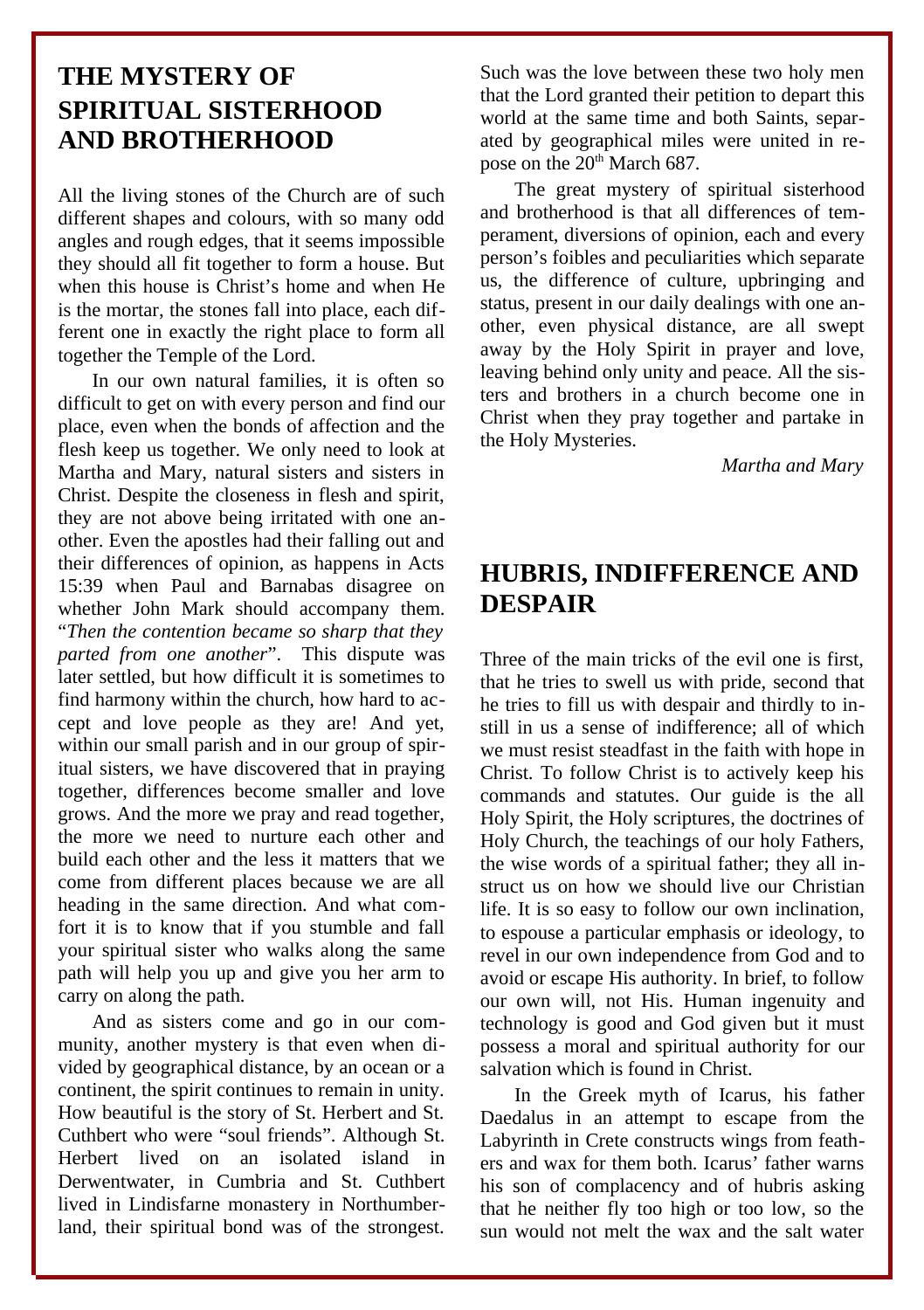clog the feathers. Icarus ignores his father's instructions and with abandonment revels in his freedom to fly. The sun melts the wax and he falls to the sea where he is drowned.

#### **Icarus**

Ecclesiastes 1:16-18; "*I communed with my heart, saying, "Look, I have attained greatness, and have gained more wisdom than all who were before me in Jerusalem. My heart has understood great wisdom and knowledge." And I set my heart to know wisdom and to know madness and folly. I perceived that this also is grasping for the wind. For in much wisdom is much grief, and he who increases knowledge increases sorrow*."

High flyers soar upwards to enthral Little knowing the sun's own awe filled ire For "As wax melts before the fire" So too "Pride comes before a fall."

In Eden too we made our wings And thought escape so great, so smart; To ply our course in knowledge and scientific art, As in the other tree a mocking bird sings.

Satan still whispers "bow to me" "Be free!" and "all these kingdoms own." Whilst angels standing round the throne Weep at feathers floating on the sea.

#### *Fr Jonathan*

"*Poor human reason, when it trusts in itself, substitutes the strangest absurdities for the highest divine concepts*" ---St John Chrysostom



# **SUNDAY SCHOOL PLAN**

**October 6th**: Holy Apostle Thomas; On this Sunday we will focus on Apostle Thomas. We will dedicate a page to St Thomas, which will help the children memorise him and distinguish him from other Apostles. Children can colour his Icon, glue pieces of map and photos showing his ministry in the world, they can make and add a paper boat, reminding them that he was a fisherman, but also recalling the words of our Saviour "*I will make you fishers of men*".

**October 13th**: The Parable of the Sower; "*A sower went out to sow his seed; and as he sowed, some fell along the path, and was trodden under foot, and the birds of the air devoured it. And some fell on the rock; and as it grew up, it withered away, because it had no moisture. And some fell among thorns; and the thorns grew with it and choked it. And some fell into good soil and grew, and yielded a hundredfold.*" Luke 8:5-15. This week we will focus on bringing our Lord's parable closer to our hearts, giving a living example of what happens when we sow seeds and how does it apply in our spiritual life. We will colour small plant pots in which we will plant watercress for children to take home and watch them grow, explaining what ground is necessary for it to grow, similarly how we need to plant and nurture the good things in our hearts, given to us by God.

**October 20th**: Giving and Thanksgiving; "*You will be enriched in every way for great generosity, which through us will produce thanksgiving to God*." Corinthians 9:6-11. This Sunday's focus will be on giving, sharing, thanksgiving. We will talk about, what can we give – not only through material things, but also, through smiles, kindness and sharing. How do we do it – as the Epistle indicates; cheerfully, bountifully and with generosity. We will create a picture list of what and how we can give to and help others, thus also focusing on how the Lord gives every good gift to us, we should always remember to thank Him. The Holy Liturgy is Thanksgiving!

**October 27th**: Healing and being healed; "*When the woman saw that she was not hidden, she*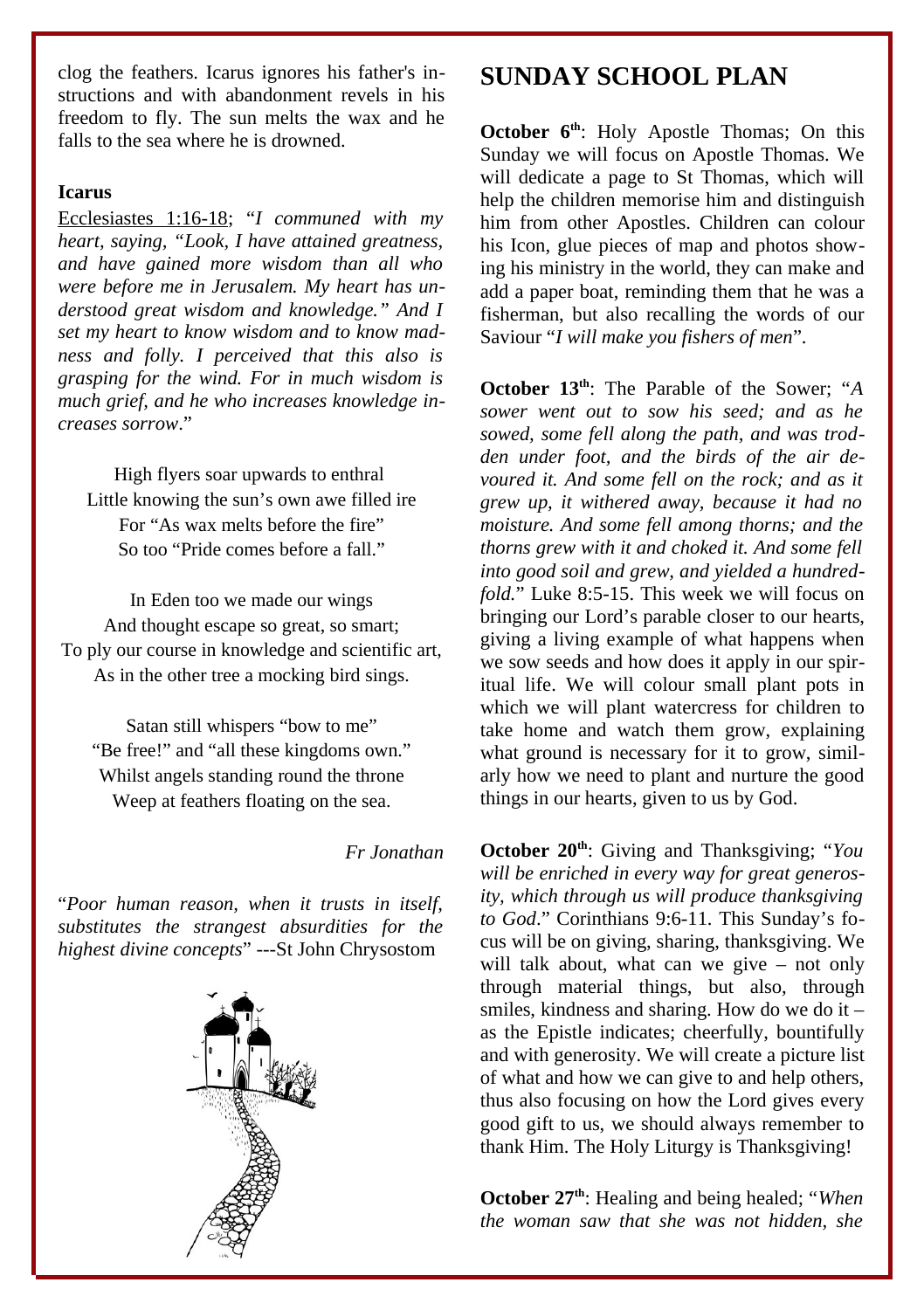*came trembling, and falling down before him declared in the presence of all the people why she had touched him, and how she had been immediately healed*." "*taking her by the hand he called, saying, 'Child, arise.' And her spirit returned, and she got up at once*". Luke 8:41-56. Today, we read in the Gospel, how our Lord on two occasions heals those who are sick. Therefore, we will talk about how we can pray to the Lord, when we or someone else is feeling sick, sad or hurt to ask Him to heal us. We will use various craft materials to create a beautiful healing scene taken from the Gospel. We will also familiarise with the Sacrament of Holy Unction.

*Marta Radford*

## **SAYINGS FROM THE DESERT FATHERS**

Abba Poemen said that Abba John said that the saints are like a group of trees, each bearing different fruits, but watered from the same source. The practices of one saint differ from those of another, but it is the same Spirit that works in all. Abba Hyperechios said "*Let your thoughts be ever in the Kingdom of Heaven and soon you will possess it as a heritage*". Abba Evagrius said "*It is a great thing to pray without distraction but to chant Psalms without distraction is even greater*".



*The 14 Holy Elders of Optina Monastery*

# **NAMES OF DEPARTED LOVED ONES TO BE REMEMBERED THIS MONTH**

Oct. 10: *Barnabas* Oct. 17: *Garyfalos* Oct. 20: *Fr. Stephen Hatherly* Oct. 23: *Fr. Christopher Neill*

#### MEMORY ETERNAL!

Please send us the names of your departed loved ones and date of their departure in order for them to be remembered.



### **MAJOR CELEBRATIONS THIS MONTH**

 *6 th Oct:* Holy Apostle Thomas  *7 th Oct:* Sts Sergius & Bacchus the Great Martyrs of Syria  *10th Oct:* The 14 Holy Elders of Optina Monastery in Russia 12<sup>th</sup> Oct: St. Wilfrid, Bishop of York (<sup>†709)</sup> 18<sup>th</sup> Oct: Holy Apostle and Evangelist Luke  *19th Oct:* St. John of Kronstadt  *26th Oct:* The Glorious Great Martyr Demetrius the Myrrh-bearer of Thessalonica  *28th Oct:* The Holy Protection of the Theotokos

For the lives of Saints please visit the Calendar of the Greek Orthodox Archdiocese of America: [www.calendar.goarch.org](http://www.calendar.goarch.org/)